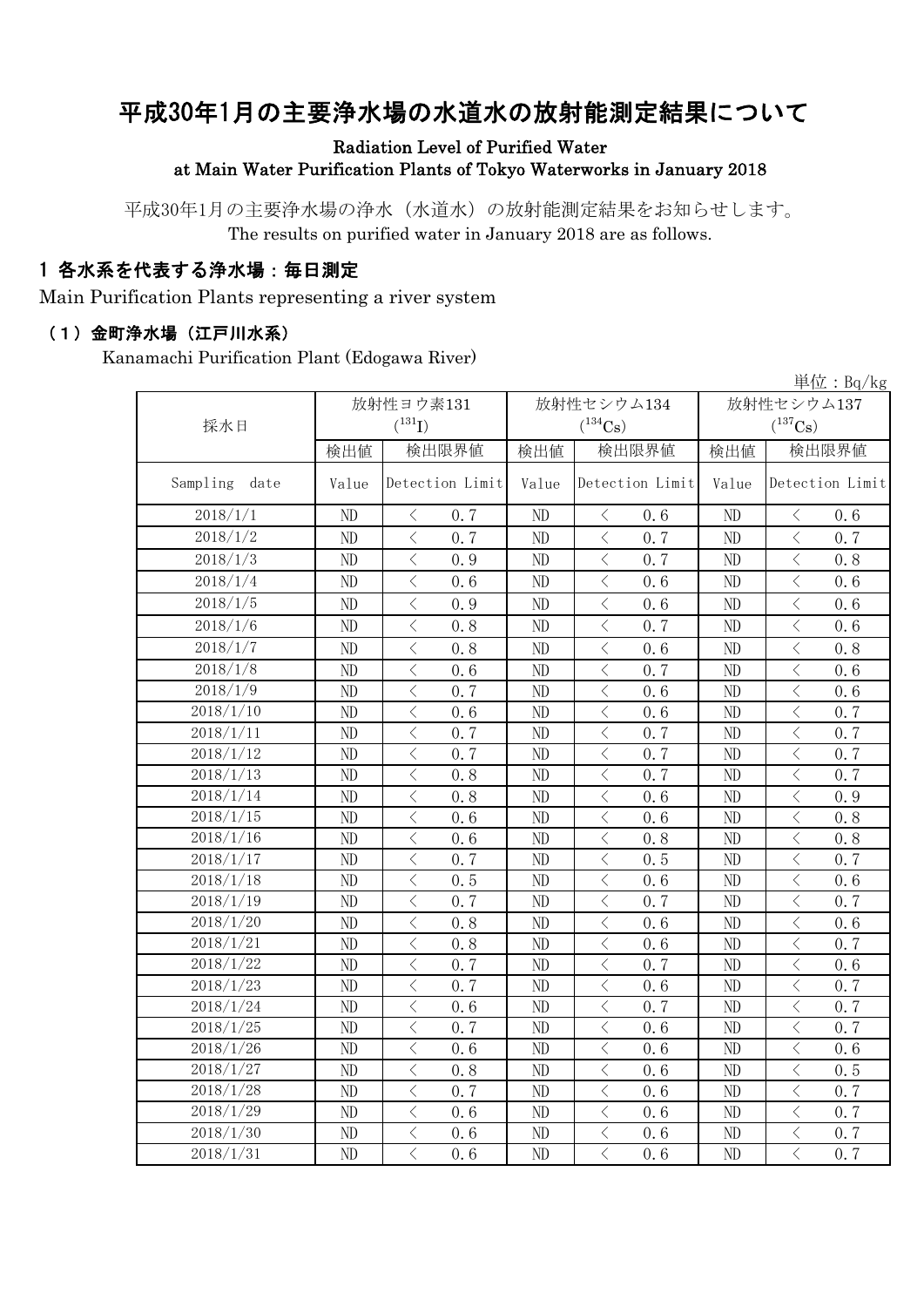## (2)朝霞浄水場 (荒川水系)

Asaka Purification Plant (Arakawa River)

単位:Bq/kg

| 採水日           |          | 放射性ヨウ素131<br>$(^{131}I)$                        |          | 放射性セシウム134<br>$(^{134}\mathrm{Cs})$                                                                                                                                                 | 放射性セシウム137<br>$(^{137}Cs)$ |                                                 |  |
|---------------|----------|-------------------------------------------------|----------|-------------------------------------------------------------------------------------------------------------------------------------------------------------------------------------|----------------------------|-------------------------------------------------|--|
|               | 検出値      | 検出限界値                                           | 検出値      | 検出限界値                                                                                                                                                                               | 検出値                        | 検出限界値                                           |  |
| Sampling date | Value    | Detection Limit                                 | Value    | Detection Limit                                                                                                                                                                     | Value                      | Detection Limit                                 |  |
| 2018/1/1      | ND       | $\langle$<br>0.7                                | $\rm ND$ | $\langle$<br>0.6                                                                                                                                                                    | $\rm ND$                   | 0.7<br>$\langle$                                |  |
| 2018/1/2      | ND       | $\langle$<br>0.9                                | ND       | $\lt$<br>0, 7                                                                                                                                                                       | ND                         | $\langle$<br>0.7                                |  |
| 2018/1/3      | ND       | $\overline{\left\langle \right\rangle }$<br>0.8 | ND       | $\langle$<br>0.6                                                                                                                                                                    | N <sub>D</sub>             | $\langle$<br>0.7                                |  |
| 2018/1/4      | ND       | $\overline{\left\langle \right\rangle }$<br>0.7 | ND       | $\overline{\left\langle \right\rangle }$<br>0.7                                                                                                                                     | N <sub>D</sub>             | $\langle$<br>0.6                                |  |
| 2018/1/5      | ND       | $\overline{\left\langle \right\rangle }$<br>0.6 | ND       | $\overline{\left\langle \right\rangle }$<br>0.5                                                                                                                                     | ND                         | $\langle$<br>0.7                                |  |
| 2018/1/6      | $\rm ND$ | $\overline{\left\langle \right\rangle }$<br>0.8 | ND       | $\lt$<br>0.7                                                                                                                                                                        | ND                         | $\langle$<br>0.9                                |  |
| 2018/1/7      | ND       | $\,$ $\,$ $\,$<br>0, 6                          | ND       | $\langle$<br>0.7                                                                                                                                                                    | ND                         | $\lt$<br>0.8                                    |  |
| 2018/1/8      | ND       | $\,$ $\,$ $\,$<br>0, 6                          | ND       | $\langle$<br>0.7                                                                                                                                                                    | ND                         | $\lt$<br>0.7                                    |  |
| 2018/1/9      | ND       | $\,$ $\,$ $\,$<br>0.6                           | ND       | $\langle$<br>0.7                                                                                                                                                                    | ND                         | $\lt$<br>0.5                                    |  |
| 2018/1/10     | ND       | $\lt$<br>0, 7                                   | $\rm ND$ | $\lt$<br>0.7                                                                                                                                                                        | ND                         | $\lt$<br>0.7                                    |  |
| 2018/1/11     | ND       | $\,<\,$<br>0.7                                  | ND       | $\lt$<br>0.8                                                                                                                                                                        | ND                         | 0.7<br>$\, <\,$                                 |  |
| 2018/1/12     | ND       | $\langle$<br>0.7                                | ND       | $\lt$<br>0.8                                                                                                                                                                        | ND                         | $\,$ $\,$ $\,$<br>0.8                           |  |
| 2018/1/13     | ND       | $\,$ $\,$ $\,$<br>0.7                           | ND       | $\lt$<br>0.7                                                                                                                                                                        | ND                         | $\lt$<br>0.8                                    |  |
| 2018/1/14     | ND       | $\langle$<br>0.7                                | ND       | $\lt$<br>0.7                                                                                                                                                                        | ND                         | $\langle$<br>0.7                                |  |
| 2018/1/15     | ND       | $\langle$<br>0.7                                | ND       | $\langle$<br>0.8                                                                                                                                                                    | ND                         | $\lt$<br>0.8                                    |  |
| 2018/1/16     | ND       | $\overline{\left\langle \right\rangle }$<br>0.6 | ND       | $\overline{\left\langle \right\rangle }$<br>0.8                                                                                                                                     | ND                         | $\langle$<br>0.7                                |  |
| 2018/1/17     | ND       | $\bigg\langle$<br>0.6                           | ND       | $\lt$<br>0.7                                                                                                                                                                        | ND                         | $\,$ $\,$ $\,$<br>0.9                           |  |
| 2018/1/18     | ND       | $\overline{\left\langle \right\rangle }$<br>0.7 | ND       | $\langle$<br>0.7                                                                                                                                                                    | ND                         | $\langle$<br>$\mathbf{1}$                       |  |
| 2018/1/19     | ND       | $\langle$<br>0.7                                | ND       | $\lt$<br>0.7                                                                                                                                                                        | ND                         | $\langle$<br>0.6                                |  |
| 2018/1/20     | ND       | $\overline{\left\langle \right\rangle }$<br>0.6 | ND       | $\overline{\left\langle \right\rangle }$<br>0.8                                                                                                                                     | ND                         | $\langle$<br>0.8                                |  |
| 2018/1/21     | ND       | $\overline{\left\langle \right\rangle }$<br>0.7 | ND       | $\overline{\left\langle \right\rangle }$<br>0.8                                                                                                                                     | ND                         | $\langle$<br>0.8                                |  |
| 2018/1/22     | ND       | $\langle$<br>0.6                                | $\rm ND$ | $\overline{\left\langle \right\rangle }$<br>0.6                                                                                                                                     | ND                         | $\langle$<br>0.7                                |  |
| 2018/1/23     | ND       | $\lt$<br>0.6                                    | $\rm ND$ | $\lt$<br>0.6                                                                                                                                                                        | ND                         | $\lt$<br>0.6                                    |  |
| 2018/1/24     | ND       | $\overline{\left\langle \right\rangle }$<br>0.6 | ND       | $\lt$<br>0.7                                                                                                                                                                        | ND                         | $\lt$<br>0.6                                    |  |
| 2018/1/25     | ND       | $\,$ $\,$ $\,$<br>0.7                           | ND       | $\overline{\left\langle \right. }% ,\left\langle \overline{\left\langle \right. }% ,\left\langle \overline{\left\langle \right\rangle }\right\rangle \right.$<br>0.6                | ND                         | $\overline{\left\langle \right\rangle }$<br>0.6 |  |
| 2018/1/26     | ND       | $\lt$<br>0.5                                    | ND       | $\langle$<br>0.6                                                                                                                                                                    | ND                         | $\lt$<br>0.7                                    |  |
| 2018/1/27     | ND       | $\,$ $\,$ $\,$<br>0.8                           | $\rm ND$ | $\lt$<br>0.7                                                                                                                                                                        | ND                         | $\,$ $\,$ $\,$<br>0.8                           |  |
| 2018/1/28     | ND       | $\lt$<br>0.8                                    | ND       | $\langle$<br>0.5                                                                                                                                                                    | ND                         | 0.7<br>$\langle$                                |  |
| 2018/1/29     | ND       | $\,$ $\,$ $\,$<br>0.6                           | $\rm ND$ | $\lt$<br>0.6                                                                                                                                                                        | ND                         | 0.7<br>$\langle$                                |  |
| 2018/1/30     | ND       | $\langle$<br>0.7                                | ND       | $\overline{\left\langle \right. }% ,\left\langle \overline{\left\langle \right. }% ,\left\langle \overline{\left\langle \right. }\right\rangle \right\rangle \left. \right.$<br>0.7 | ND                         | $\lt$<br>0.7                                    |  |
| 2018/1/31     | ND       | $\overline{\left\langle \right\rangle }$<br>0.7 | $\rm ND$ | $\lt$<br>0.7                                                                                                                                                                        | ND                         | $\langle$<br>0.8                                |  |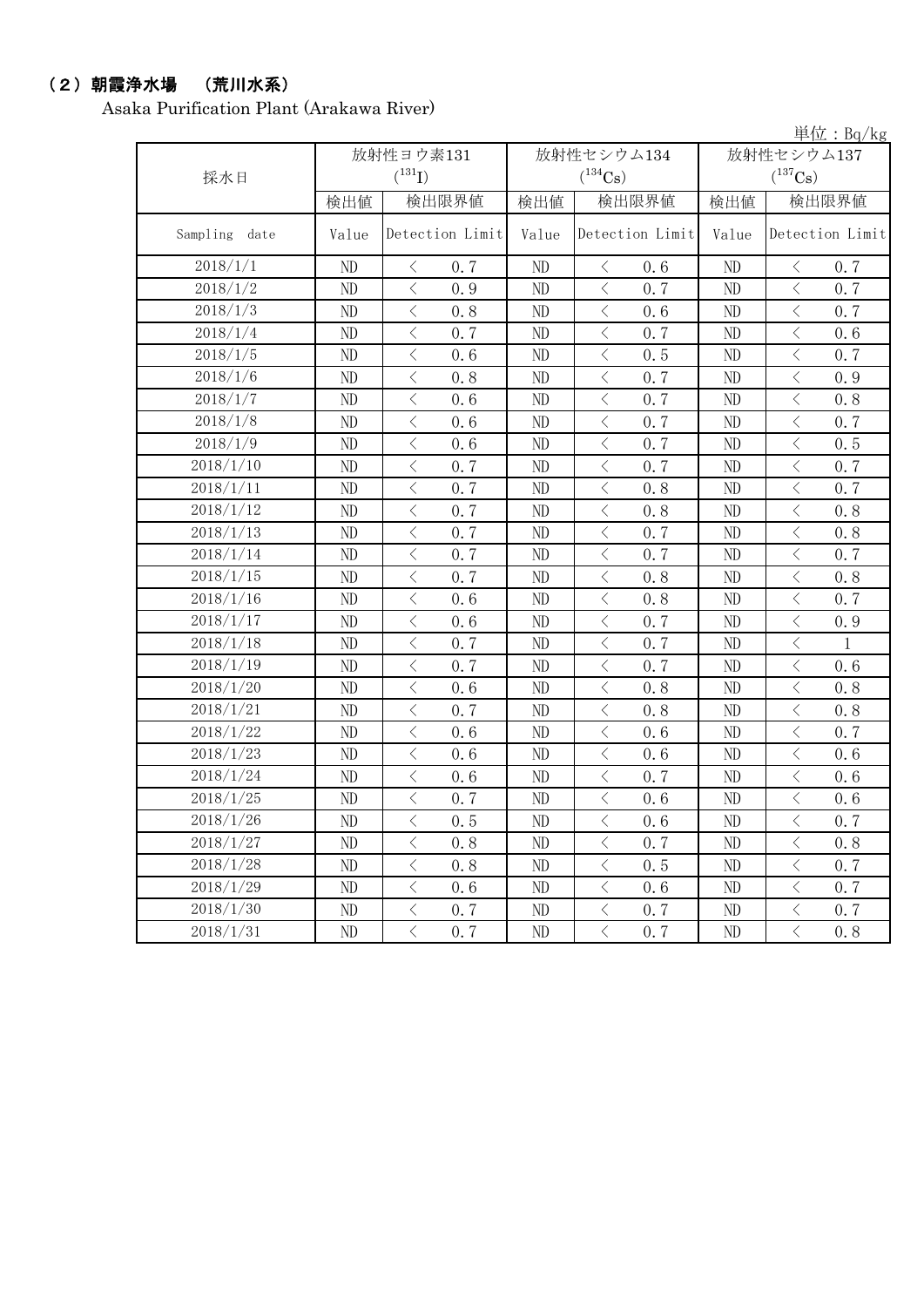## (3)小作浄水場 (多摩川水系)

Ozaku Purification Plant (Tamagawa River)

|                  |          |                                         |          |                                                                                                               |                | 単位: $Bq/kg$                                                                                                   |  |
|------------------|----------|-----------------------------------------|----------|---------------------------------------------------------------------------------------------------------------|----------------|---------------------------------------------------------------------------------------------------------------|--|
|                  |          | 放射性ヨウ素131                               |          | 放射性セシウム134                                                                                                    | 放射性セシウム137     |                                                                                                               |  |
| 採水日              |          | $({}^{131}\mathrm{I})$                  |          | $(^{134}\mathrm{Cs})$                                                                                         |                | $(^{137}\mathrm{Cs})$                                                                                         |  |
|                  | 検出値      | 検出限界値                                   | 検出値      | 検出限界値                                                                                                         | 検出値            | 検出限界値                                                                                                         |  |
| Sampling<br>date | Value    | Detection Limit                         | Value    | Detection Limit                                                                                               | Value          | Detection Limit                                                                                               |  |
| 2018/1/1         | ND       | 0.7<br>$\langle$                        | ND       | $\langle$<br>0.6                                                                                              | ND             | 0.7<br>$\lt$                                                                                                  |  |
| 2018/1/2         | ND       | $\lt$<br>0.8                            | ND       | $\langle$<br>0.6                                                                                              | ND             | $\lt$<br>0.7                                                                                                  |  |
| 2018/1/3         | ND       | $\langle$<br>0.8                        | ND       | $\langle$<br>0.9                                                                                              | ND             | $\langle$<br>0.8                                                                                              |  |
| 2018/1/4         | ND       | $\langle$<br>0.7                        | ND       | $\langle$<br>0.6                                                                                              | ND             | $\langle$<br>0.7                                                                                              |  |
| 2018/1/5         | ND       | $\langle$<br>0.6                        | ND       | $\langle$<br>0.6                                                                                              | ND             | $\lt$<br>0.6                                                                                                  |  |
| 2018/1/6         | ND       | $\,$ $\,$ $\,$<br>0.8                   | ND       | $\,$ $\,$ $\,$<br>0.6                                                                                         | ND             | $\langle$<br>0.6                                                                                              |  |
| 2018/1/7         | ND       | $\langle$<br>0.8                        | ND       | $\hspace{0.1mm}\big\langle$<br>0.6                                                                            | ND             | $\,<\,$<br>0.7                                                                                                |  |
| 2018/1/8         | ND       | $\langle$<br>0.8                        | ND       | $\langle$<br>0.6                                                                                              | ND             | $\langle$<br>0.7                                                                                              |  |
| 2018/1/9         | ND       | $\langle$<br>0.7                        | ND       | $\langle$<br>0.6                                                                                              | ND             | $\big\langle$<br>0.7                                                                                          |  |
| 2018/1/10        | ND       | $\lt$<br>0.6                            | ND       | $\, \big\langle \,$<br>0.9                                                                                    | ND             | $\mathord{\langle}$<br>1                                                                                      |  |
| 2018/1/11        | ND       | $\langle$<br>0.7                        | ND       | $\lt$<br>0.7                                                                                                  | ND             | $\langle$<br>0.6                                                                                              |  |
| 2018/1/12        | ND       | $\langle$<br>0.8                        | ND       | $\langle$<br>0.6                                                                                              | ND             | $\langle$<br>0.6                                                                                              |  |
| 2018/1/13        | ND       | $\,$ $\,$ $\,$<br>0.7                   | ND       | $\,$ $\,$ $\,$<br>0.7                                                                                         | N <sub>D</sub> | $\,$ $\,$ $\,$<br>0.7                                                                                         |  |
| 2018/1/14        | ND       | $\,$ $\,$ $\,$<br>0.7                   | ND       | $\langle$<br>0.8                                                                                              | ND             | $\,$ $\,$ $\,$<br>0.6                                                                                         |  |
| 2018/1/15        | ND       | $\lt$<br>0.8                            | ND       | $\langle$<br>0.8                                                                                              | ND             | $\lt$<br>0.8                                                                                                  |  |
| 2018/1/16        | ND       | $\langle$<br>0.7                        | ND       | $\langle$<br>0.9                                                                                              | ND             | $\langle$<br>0.7                                                                                              |  |
| 2018/1/17        | ND       | $\langle$<br>0.7                        | ND       | $\langle$<br>0.7                                                                                              | ND             | $\langle$<br>0.8                                                                                              |  |
| 2018/1/18        | ND       | $\lt$<br>0.6                            | ND       | $\hspace{0.1mm}\mathopen{\begin{array}{c}\mathopen{\fbox{$\scriptstyle<\}}\end{array}}\hspace{-0.1mm}$<br>0.8 | N <sub>D</sub> | $\hspace{0.1mm}\mathopen{\begin{array}{c}\mathopen{\fbox{$\scriptstyle<\}}\end{array}}\hspace{-0.1mm}$<br>0.9 |  |
| 2018/1/19        | ND       | $\langle$<br>0.6                        | ND       | $\langle$<br>0.6                                                                                              | ND             | $\langle$<br>0.6                                                                                              |  |
| 2018/1/20        | ND       | $\langle$<br>0.9                        | ND       | $\langle$<br>0.6                                                                                              | ND             | $\langle$<br>0.7                                                                                              |  |
| 2018/1/21        | ND       | $\langle$<br>0.6                        | ND       | $\langle$<br>0.7                                                                                              | ND             | $\lt$<br>0.8                                                                                                  |  |
| 2018/1/22        | ND       | $\, < \,$<br>0.8                        | ND       | $\lt$<br>0.7                                                                                                  | ND             | $\lt$<br>0.7                                                                                                  |  |
| 2018/1/23        | ND       | $\langle$<br>0.6                        | ND       | $\,$ $\,$ $\,$<br>0.8                                                                                         | ND             | $\overline{\left\langle \right\rangle }$<br>0.7                                                               |  |
| 2018/1/24        | ND       | $\,$ $\,$ $\,$<br>0.6                   | ND       | $\,$ $\,$ $\,$<br>0.6                                                                                         | ND             | $\langle$<br>0.6                                                                                              |  |
| 2018/1/25        | ND       | $\,$ $\,$ $\,$<br>0.7                   | ND       | $\, < \,$<br>0.7                                                                                              | ND             | $\,$ $\,$ $\,$<br>0.6                                                                                         |  |
| 2018/1/26        | ND       | $\langle$<br>0.7                        | ND       | $\langle$<br>0.5                                                                                              | ND             | $\langle$<br>0, 8                                                                                             |  |
| 2018/1/27        | ND       | $\langle$<br>0.7                        | $\rm ND$ | $\langle$<br>0.6                                                                                              | ND             | $\overline{\left\langle \right\rangle }$<br>0.7                                                               |  |
| 2018/1/28        | ND       | $\, \big\langle \,$<br>0.7              | ND       | $\bigl\langle$<br>0.8                                                                                         | ND             | $\, <\,$<br>0.7                                                                                               |  |
| 2018/1/29        | ND       | 0.7<br>$\langle$                        | ND       | $\langle$<br>0.7                                                                                              | ND             | $\lt$<br>0, 7                                                                                                 |  |
| 2018/1/30        | ND       | $\, <\,$<br>0.7                         | ND       | $\, \leq$<br>0.7                                                                                              | ND             | $\bigl\langle$<br>0.7                                                                                         |  |
| 2018/1/31        | $\rm ND$ | $\hspace{0.1mm} <\hspace{0.1mm}$<br>0.7 | ND       | $\, <\,$<br>0.6                                                                                               | ND             | $\bigl\langle$<br>0, 7                                                                                        |  |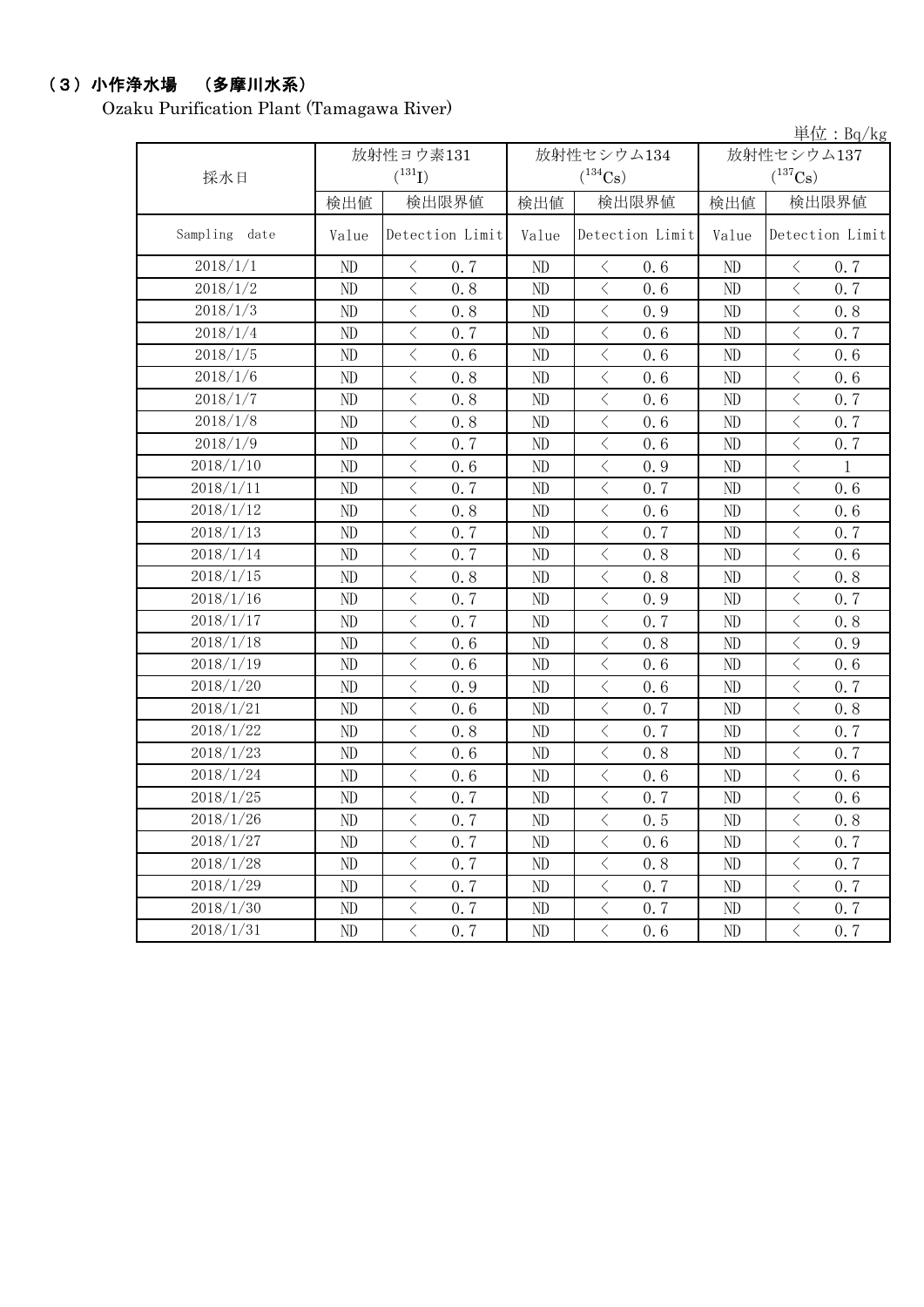## (4)東村山浄水場 (多摩川・荒川水系)

Higashi-murayama Purification Plant (Tamagawa・Arakawa River)

|                  |          | $\vert \dot{\Xi} \vert \dot{\Xi}$ : Bq/kg       |          |                            |          |                                                 |  |  |  |  |
|------------------|----------|-------------------------------------------------|----------|----------------------------|----------|-------------------------------------------------|--|--|--|--|
|                  |          | 放射性ヨウ素131                                       |          | 放射性セシウム134                 |          | 放射性セシウム137                                      |  |  |  |  |
| 採水日              |          | $(^{131}I)$                                     |          | $(^{134}Cs)$               |          | $(^{137}Cs)$                                    |  |  |  |  |
|                  | 検出値      | 検出限界値<br>検出値                                    |          | 検出限界値                      | 検出値      | 検出限界値                                           |  |  |  |  |
| Sampling<br>date | Value    | Detection Limit                                 | Value    | Detection Limit            | Value    | Detection Limit                                 |  |  |  |  |
| 2018/1/1         | ND       | $\langle$<br>0.7                                | ND       | $\langle$<br>0.7           | ND       | 0.6<br>$\lt$                                    |  |  |  |  |
| 2018/1/2         | ND       | $\langle$<br>0.8                                | ND       | $\langle$<br>0, 7          | ND       | $\lt$<br>0.7                                    |  |  |  |  |
| 2018/1/3         | ND       | $\lt$<br>0.8                                    | ND       | $\lt$<br>0.8               | ND       | $\lt$<br>0.6                                    |  |  |  |  |
| 2018/1/4         | ND       | $\,$ $\,$ $\,$<br>0.7                           | ND       | $\lt$<br>0.6               | ND       | $\langle$<br>0.6                                |  |  |  |  |
| 2018/1/5         | ND       | $\langle$<br>0.7                                | ND       | $\langle$<br>0.8           | ND       | $\lt$<br>0.9                                    |  |  |  |  |
| 2018/1/6         | ND       | $\,$ $\,$ $\,$<br>0.7                           | ND       | $\langle$<br>0.7           | ND       | $\langle$<br>0.7                                |  |  |  |  |
| 2018/1/7         | ND       | $\lt$<br>0.8                                    | ND       | 0.7<br>$\langle$           | ND       | $\hspace{0.1mm}\big\langle$<br>0.7              |  |  |  |  |
| 2018/1/8         | ND       | $\,$ $\,$ $\,$<br>0.6                           | ND       | $\lt$<br>0.6               | ND       | $\overline{\left\langle \right\rangle }$<br>0.6 |  |  |  |  |
| 2018/1/9         | ND       | $\langle$<br>0.6                                | ND       | $\lt$<br>0.6               | ND       | $\,$ $\,$ $\,$<br>0.6                           |  |  |  |  |
| 2018/1/10        | ND       | $\langle$<br>0.7                                | ND       | $\langle$<br>0.6           | ND       | $\langle$<br>0.8                                |  |  |  |  |
| 2018/1/11        | ND       | $\lt$<br>0.7                                    | ND       | $\langle$<br>0.7           | ND       | $\,$ $\,$ $\,$<br>0.8                           |  |  |  |  |
| 2018/1/12        | ND       | $\lt$<br>0.6                                    | ND       | $\lt$<br>0.7               | ND       | $\, \zeta \,$<br>0.6                            |  |  |  |  |
| 2018/1/13        | ND       | $\lt$<br>0.8                                    | ND       | $\langle$<br>0.6           | ND       | $\langle$<br>0.5                                |  |  |  |  |
| 2018/1/14        | ND       | $\langle$<br>0.7                                | ND       | $\langle$<br>0.8           | ND       | $\langle$<br>0.8                                |  |  |  |  |
| 2018/1/15        | ND       | $\langle$<br>0.7                                | ND       | $\langle$<br>0.7           | ND       | $\,$ $\,$ $\,$<br>0.7                           |  |  |  |  |
| 2018/1/16        | ND       | $\lt$<br>0.6                                    | ND       | $\langle$<br>0.7           | ND       | $\langle$<br>0.7                                |  |  |  |  |
| 2018/1/17        | ND       | $\,$ $\,$ $\,$<br>0.6                           | ND       | $\langle$<br>0.8           | ND       | $\,$ $\,$ $\,$<br>0.7                           |  |  |  |  |
| 2018/1/18        | ND       | $\lt$<br>0.6                                    | ND       | $\langle$<br>0.6           | ND       | $\langle$<br>0.6                                |  |  |  |  |
| 2018/1/19        | ND       | $\,$ $\,$ $\,$<br>0.7                           | ND       | $\langle$<br>0.8           | ND       | $\lt$<br>0.9                                    |  |  |  |  |
| 2018/1/20        | ND       | $\langle$<br>0.8                                | ND       | $\lt$<br>0.7               | ND       | $\lt$<br>0.7                                    |  |  |  |  |
| 2018/1/21        | ND       | $\langle$<br>0.7                                | ND       | $\langle$<br>0.8           | ND       | $\langle$<br>0.7                                |  |  |  |  |
| 2018/1/22        | ND       | $\lt$<br>0.7                                    | ND       | $\langle$<br>0.7           | ND       | $\langle$<br>0.6                                |  |  |  |  |
| 2018/1/23        | ND       | $\lt$<br>0.7                                    | ND       | $\langle$<br>0.8           | ND       | $\,$ $\,$ $\,$<br>0.7                           |  |  |  |  |
| 2018/1/24        | ND       | $\, \zeta \,$<br>0.6                            | ND       | $\lt$<br>0.7               | ND       | $\lt$<br>0.8                                    |  |  |  |  |
| 2018/1/25        | ND       | $\overline{\left\langle \right\rangle }$<br>0.7 | ND       | $\lt$<br>0.8               | ND       | $\overline{\left\langle \right\rangle }$<br>0.8 |  |  |  |  |
| 2018/1/26        | $\rm ND$ | $\, <\,$<br>0.7                                 | $\rm ND$ | 0.6<br>$\lt$               | $\rm ND$ | $\lt$<br>0.8                                    |  |  |  |  |
| 2018/1/27        | ND       | $\langle$<br>0.7                                | $\rm ND$ | $\langle$<br>0.6           | ND       | $\langle$<br>0.7                                |  |  |  |  |
| 2018/1/28        | ND       | $\langle$<br>0, 8                               | ND       | $\langle$<br>0.7           | ND       | $\lt$<br>0.7                                    |  |  |  |  |
| 2018/1/29        | $\rm ND$ | $\langle$<br>0.8                                | $\rm ND$ | $\langle$<br>0.8           | $\rm ND$ | $\langle$<br>0.6                                |  |  |  |  |
| 2018/1/30        | ND       | $\mathord{<}$<br>0.7                            | ND       | $\, \big\langle \,$<br>0.7 | ND       | $\langle$<br>0.8                                |  |  |  |  |
| 2018/1/31        | ND       | $\langle$<br>0, 7                               | ND       | $\langle$<br>0.6           | ND       | $\langle$<br>0, 7                               |  |  |  |  |
|                  |          |                                                 |          |                            |          |                                                 |  |  |  |  |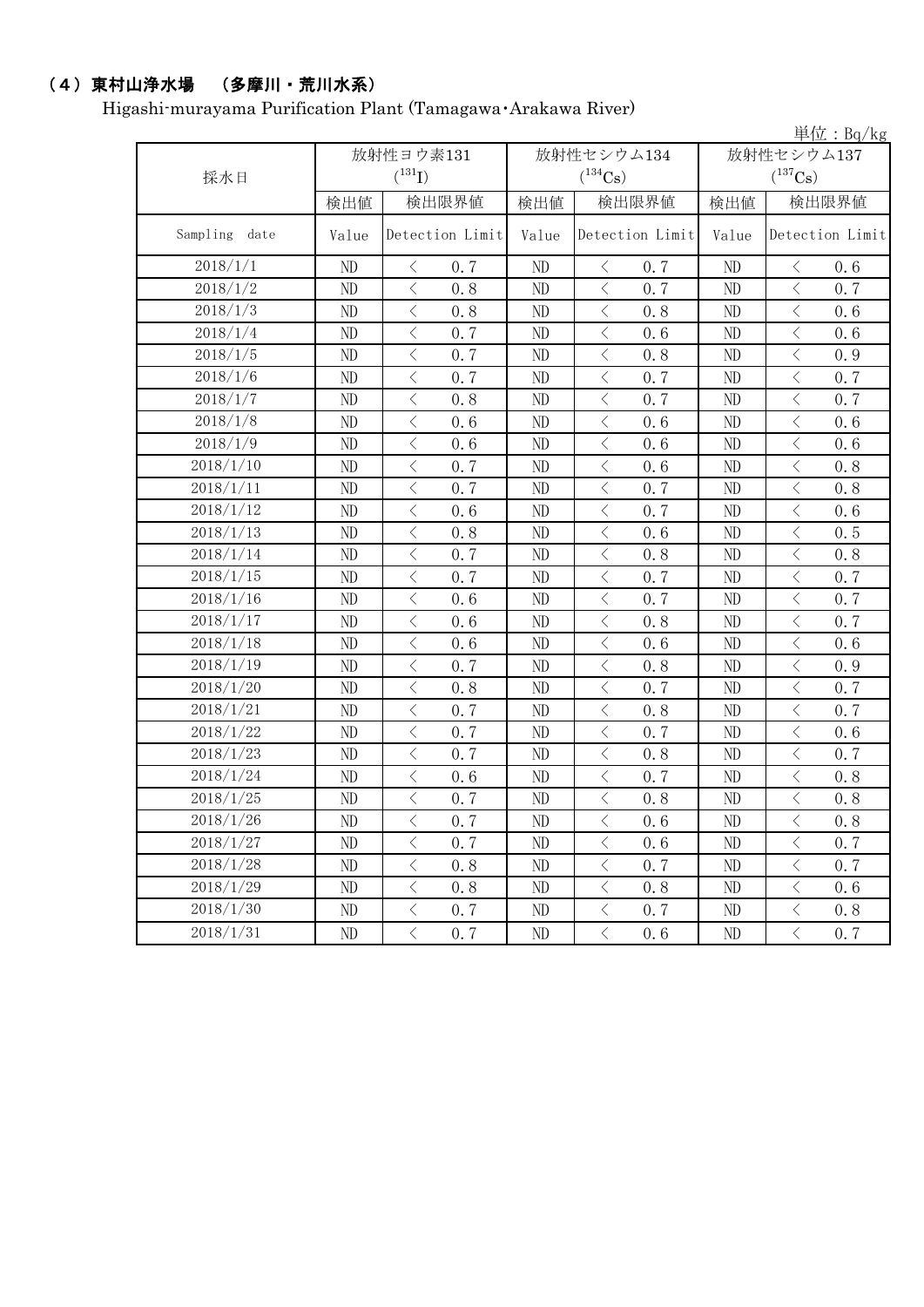## (5)長沢浄水場 (相模川水系)

Nagasawa Purification Plant (Sagamigawa River)

|               |       |                                                 |       |                            |            | 単位: Bq/kg                               |  |
|---------------|-------|-------------------------------------------------|-------|----------------------------|------------|-----------------------------------------|--|
|               |       | 放射性ヨウ素131                                       |       | 放射性セシウム134                 | 放射性セシウム137 |                                         |  |
| 採水日           |       | $(^{131}I)$                                     |       | $(^{134}Cs)$               |            | $(^{137}Cs)$                            |  |
|               | 検出値   | 検出限界値                                           | 検出値   | 検出限界値                      | 検出値        | 検出限界値                                   |  |
| Sampling date | Value | Detection Limit                                 | Value | Detection Limit            | Value      | Detection Limit                         |  |
| 2018/1/1      | ND    | 0.8<br>$\lt$                                    | ND    | 0, 7<br>$\langle$          | ND         | 0.7<br>$\lt$                            |  |
| 2018/1/2      | ND    | $\langle$<br>0.8                                | ND    | $\langle$<br>0, 6          | ND         | $\langle$<br>0.7                        |  |
| 2018/1/3      | ND    | $\langle$<br>0.8                                | ND    | $\langle$<br>0.7           | $\rm ND$   | $\langle$<br>0.8                        |  |
| 2018/1/4      | ND    | $\langle$<br>0.6                                | ND    | $\,$ $\,$ $\,$<br>0.7      | ND         | $\lt$<br>0.8                            |  |
| 2018/1/5      | ND    | $\langle$<br>0.6                                | ND    | $\langle$<br>0.6           | ND         | $\lt$<br>0.6                            |  |
| 2018/1/6      | ND    | $\lt$<br>0.8                                    | ND    | $\langle$<br>0.7           | ND         | $\lt$<br>0.7                            |  |
| 2018/1/7      | ND    | $\overline{\left\langle \right\rangle }$<br>0.9 | ND    | $\langle$<br>0, 8          | ND         | $\langle$<br>0.8                        |  |
| 2018/1/8      | ND    | $\langle$<br>0, 8                               | ND    | $\langle$<br>0.7           | ND         | $\langle$<br>0.8                        |  |
| 2018/1/9      | ND    | $\lt$<br>0.7                                    | ND    | $\langle$<br>0.6           | ND         | $\,$ $\,$ $\,$<br>0.9                   |  |
| 2018/1/10     | ND    | $\langle$<br>0.7                                | ND    | $\langle$<br>0.7           | ND         | $\langle$<br>0.7                        |  |
| 2018/1/11     | ND    | $\lt$<br>0.7                                    | ND    | $\lt$<br>0.8               | ND         | $\lt$<br>0.8                            |  |
| 2018/1/12     | ND    | $\,$ $\,$ $\,$<br>0.6                           | ND    | $\lt$<br>0.6               | ND         | $\lt$<br>0.6                            |  |
| 2018/1/13     | ND    | $\langle$<br>0.7                                | ND    | $\langle$<br>0, 6          | ND         | $\langle$<br>0.7                        |  |
| 2018/1/14     | ND    | $\lt$<br>0.7                                    | ND    | $\lt$<br>0.5               | ND         | $\lt$<br>0.7                            |  |
| 2018/1/15     | ND    | $\lt$<br>0.7                                    | ND    | $\lt$<br>0.6               | ND         | $\, < \,$<br>0.7                        |  |
| 2018/1/16     | ND    | $\lt$<br>0.7                                    | ND    | $\langle$<br>0.6           | ND         | $\lt$<br>0.8                            |  |
| 2018/1/17     | ND    | $\lt$<br>0.7                                    | ND    | $\lt$<br>0.6               | ND         | $\lt$<br>0.7                            |  |
| 2018/1/18     | ND    | $\langle$<br>0.8                                | ND    | $\lt$<br>0.6               | ND         | $\,$ $\,$ $\,$<br>$\mathbf{1}$          |  |
| 2018/1/19     | ND    | $\lt$<br>0.7                                    | ND    | $\lt$<br>0.6               | ND         | $\langle$<br>0.8                        |  |
| 2018/1/20     | ND    | $\lt$<br>0.8                                    | ND    | $\lt$<br>0.5               | ND         | $\,$ $\,$ $\,$<br>0.5                   |  |
| 2018/1/21     | ND    | $\lt$<br>0.7                                    | ND    | $\langle$<br>0.5           | ND         | $\lt$<br>0.7                            |  |
| 2018/1/22     | ND    | $\,$ $\,$ $\,$<br>0.7                           | ND    | $\lt$<br>0.7               | ND         | $\,<\,$<br>0.6                          |  |
| 2018/1/23     | ND    | $\, <\,$<br>0.6                                 | ND    | $\, \big\langle \,$<br>0.7 | ND         | $\hspace{0.1mm} <\hspace{0.1mm}$<br>0.7 |  |
| 2018/1/24     | ND    | $\, \leq$<br>0.7                                | ND    | $\, \big\langle \,$<br>0.5 | ND         | $\, \leq$<br>0.6                        |  |
| 2018/1/25     | ND    | $\lt$<br>0, 7                                   | ND    | 0.7<br>$\langle$           | ND         | $\lt$<br>0.6                            |  |
| 2018/1/26     | ND    | $\langle$<br>0.8                                | ND    | $\lt$<br>0.6               | ND         | $\,$ $\,$ $\,$<br>0.6                   |  |
| 2018/1/27     | ND    | $\langle$<br>0.8                                | ND    | $\lt$<br>0.6               | ND         | $\langle$<br>0.7                        |  |
| 2018/1/28     | ND    | $\lt$<br>0.7                                    | ND    | $\lt$<br>0.6               | ND         | $\,$ $\,$ $\,$<br>0.8                   |  |
| 2018/1/29     | ND    | $\langle$<br>0, 6                               | ND    | $\lt$<br>0.7               | ND         | $\lt$<br>0.7                            |  |
| 2018/1/30     | ND    | $\langle$<br>0.6                                | ND    | $\langle$<br>0.6           | ND         | $\,<\,$<br>0.8                          |  |
| 2018/1/31     | ND    | $\overline{\langle}$<br>0.6                     | ND    | $\langle$<br>0.6           | ND         | $\overline{\langle}$<br>0.8             |  |